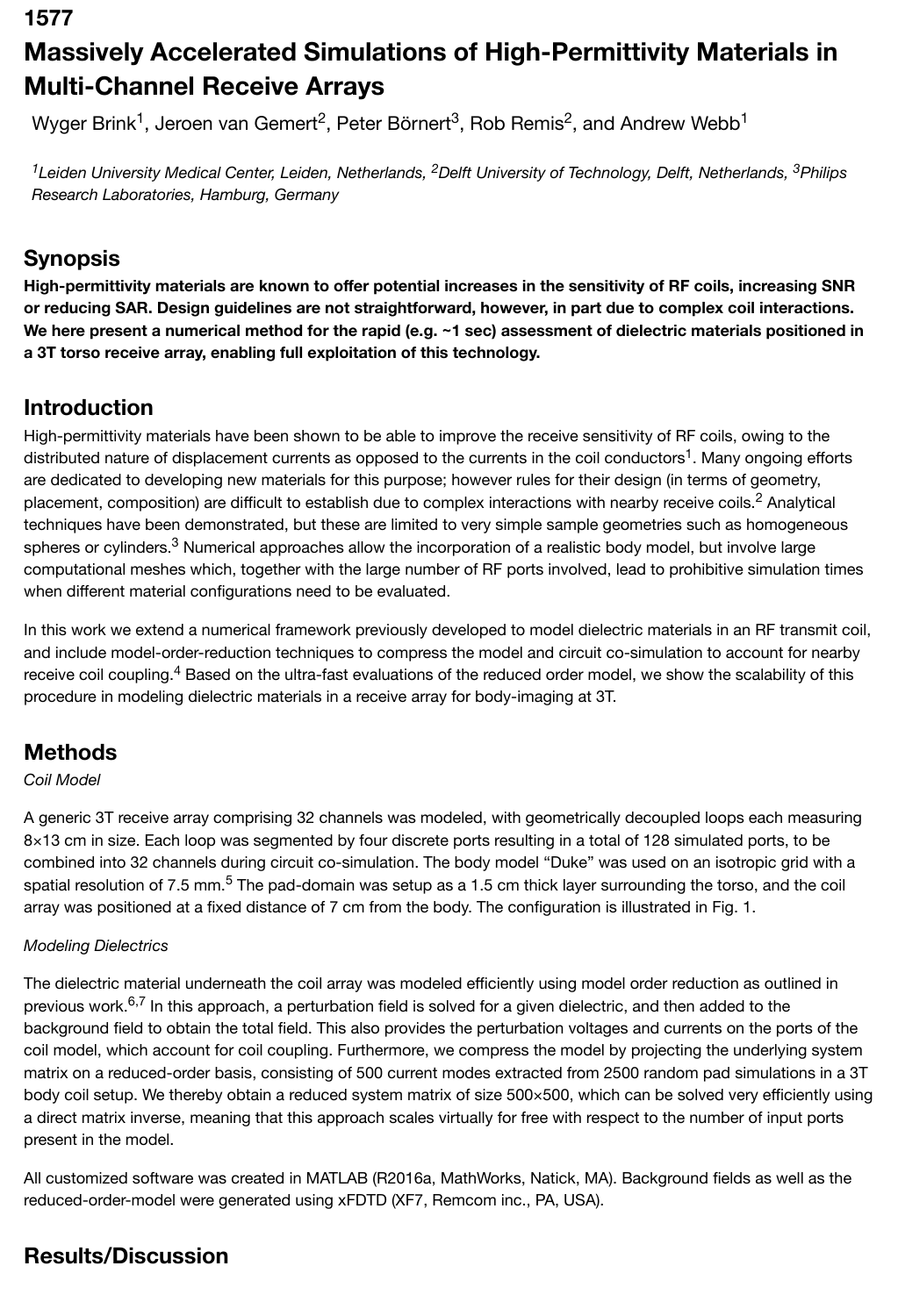of 0.2 S/m. Figure 3 shows simulated inverse g-factors corresponding to a high undersampling factor of 3x3x2, to highlight possible effects of the dielectric. Only a very small error is present at the edges of the dielectric, which is due to the truncated order of the reduced order model. The 128 ports of the array model took 2.5 hours to simulate using FDTD, while taking only 1 second using the ROM approach, including circuit co-simulation.

Figure 4 shows example SNR maps measured using the posterior array in a body-sized phantom on a 3T MR system (Ingenia, Philips Healthcare, Best, The Netherlands), acquired using a dynamic noise scan technique and flip angle correction. The SNR was mapped with and without a dielectric pad (εr = 300,  $σ = 0.2$  S/m) in place. Although the permittivity of this specific dielectric is still far from optimal, the array shows improvements in SNR due to the dielectric, reaching local increases of around 50%.

### **Conclusion**

We have developed a simulation technique which enables efficient assessment of dielectric materials in receive array configurations, reaching almost four orders of magnitude acceleration compared to conventional FDTD. This enables more effective design procedures for RF coil designs incorporating dielectric materials, and enables to better exploit this technology.

A stand-alone software package will become available through https://paddesigntool.sourceforge.io to enable other researchers to apply this methodology as well.

#### **Acknowledgements**

This project was funded by the Dutch Technology Foundation (STW) project 13375.

#### **References**

1. Vaidya M V., Collins CM, Sodickson DK, Carluccio G, Lattanzi R. Disentangling Signal propagation and Noise-related Effects in the Presence of High Permittivity Materials via Ideal Current Patterns. In: Proceedings of the 24th Annual Meeting of ISMRM, Singapore. ; 2016. p. 391.

2. Haemer GG, Collins CM, Sodickson DK, Wiggins GC. Discovering and working around effects of unwanted resonant modes in high permittivity materials placed near RF coils. In: Proceedings of the 23rd Annual Meeting of ISMRM, Toronto, Ontario, Canada. ; 2015. p. 0859.

3. Lattanzi R, Vaidya M V, Carluccio G, Sodickson DK, Collins CM. Effects of high-permittivity materials on absolute RF coil performance as a function of B0 and object size. In: Proceedings of the 22nd Annual Meeting of ISMRM, Milan, Italy. ; 2014. p. 4818.

4. Paška J, Froehlich J, Brunner DO, Pruessmann KP, Vahldieck R. Field superposition method for RF coil design. In: Proceedings of the 17th Annual Meeting of ISMRM, Honolulu, Hawaii, USA. ; 2009. p. Proc Int Soc Magn Reson Med 17.

5. Christ A, Kainz W, Hahn EG, et al. The Virtual Family—development of surface-based anatomical models of two adults and two children for dosimetric simulations. Phys Med Biol 2010;55:N23-38. doi: 10.1088/0031-9155/55/2/N01.

6. Van Gemert J, Brink W, Webb A, Remis R. High-Permittivity Pad Design for Dielectric Shimming in Magnetic Resonance Imaging using Projection Based Model Reduction and a Nonlinear Optimization Scheme. IEEE Trans Med Imaging 2018.

7. Brink WM, Paska J, Dai J, et al. Efficient Analysis of Dielectric Materials in Coupled RF Coil Configurations. In: Proceedings of the 25th Annual Meeting of ISMRM, Hawaii. ; 2017. p. 4427.

#### **Figures**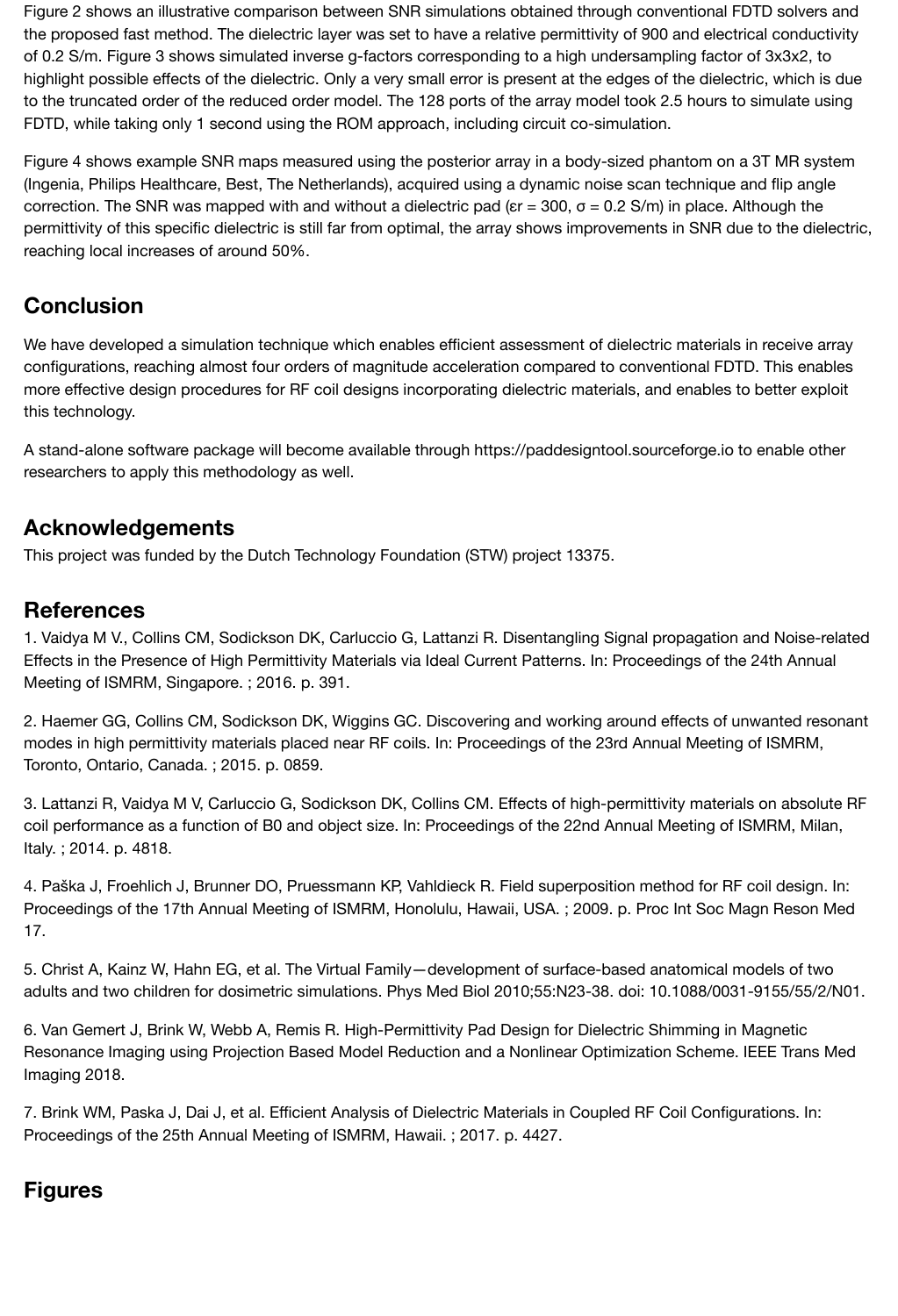

[Figure 1: Simulated configuration with the 32-channel re](https://index.mirasmart.com/ISMRM2019/PDFfiles/images/6325/ISMRM2019-006325_Fig1.png)ceive array on a torso model, with the pad-domain illustrated in blue.



[Figure 2: Simulated SNR with a conventional FDTD appr](https://index.mirasmart.com/ISMRM2019/PDFfiles/images/6325/ISMRM2019-006325_Fig2.png)oach versus the Reduced Order Model (ROM). The dielectric layer (illustrated in white) had a relative permittivity of 900 and an electrical conductivity of 0.2 S/m. The computation time decreased by almost four orders of magnitude, with only a very small error at the edges of the dielectric. The SNR gain map (right) shows the increase in SNR with the material in place.



[Figure 3: Comparison of inverse g-factor maps at a relati](https://index.mirasmart.com/ISMRM2019/PDFfiles/images/6325/ISMRM2019-006325_Fig3.png)vely high undersampling factor of 3x3x2 using conventional FDTD versus the ROM approach. A local increase in the g-factor can be observed, which is also predicted in the ROM approach.